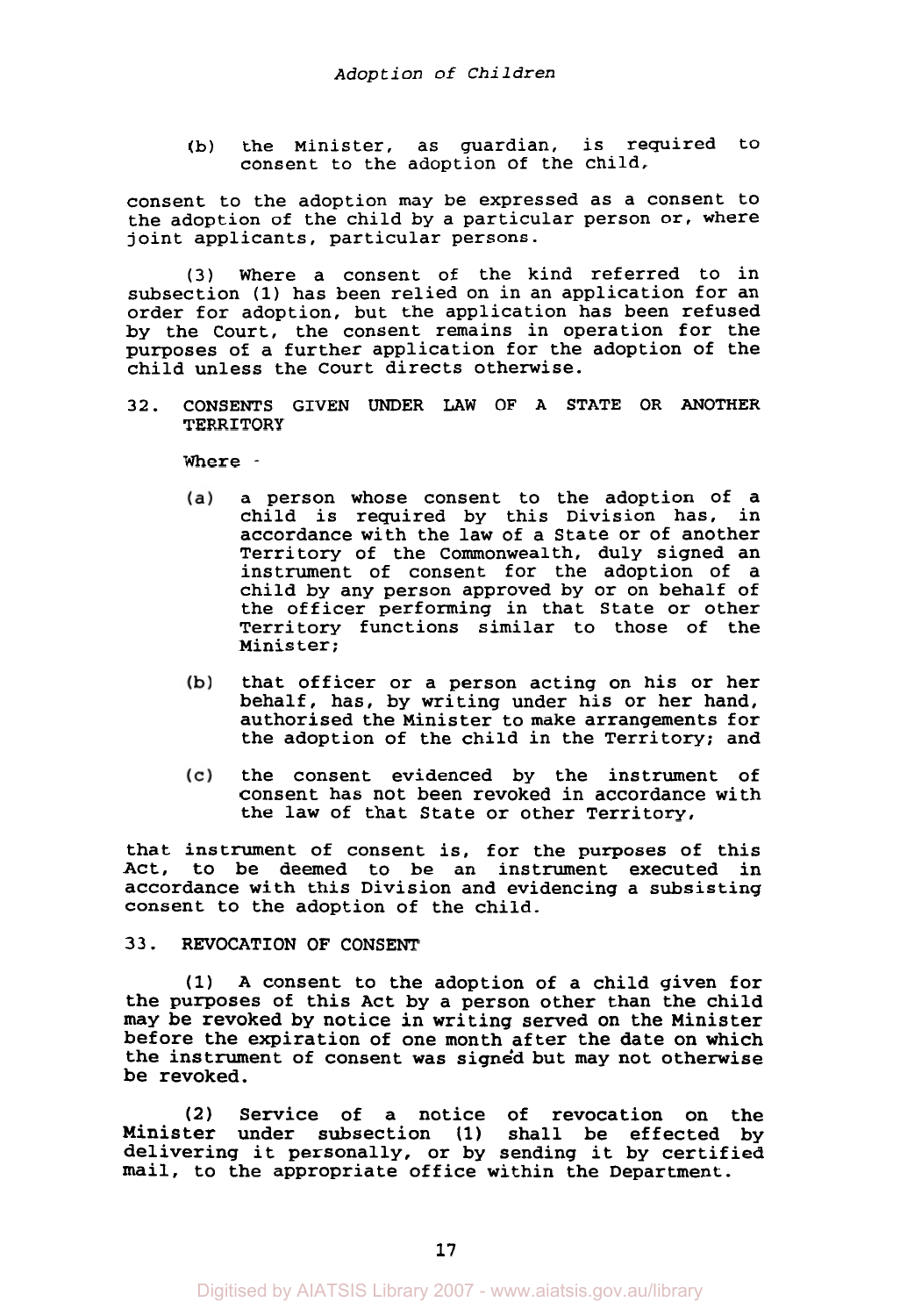#### 34. DEFECTIVE CONSENTS

**(1)** The Court may refuse to make an adoption order where consent to the adoption was given, or is purported to have been given, by a person (not being the child) for the purposes of this Division if it appears to the Court

- the consent was not given in accordance with  $(a)$ this Act;
- the consent was obtained by fraud, duress or  $(b)$ other improper means;
- the instrument of consent has been altered in a  $(c)$ material particular without authority: or
- $(d)$ the person who gave or purportedly gave the consent was not, at the date of the instrument of consent, in a fit condition to give the consent or did not understand the nature of the consent.

(2) The Court shall not make an order for the<br>adoption of a child where the instrument of consent was signed by the birth mother of the child - The Court shall not make an order for the

- (a) before the birth of the child; or
- (b) within one month after the birth of the child unless it is proved that, at the time the instrument was signed, the birth mother was in a fit condition to give the consent.
- $(3)$ For the purposes of subsection (2) (b) -
- certificates from *2* medical practitioners each  $(a)$ certifying that, at the time when the instrument of consent was signed by the birth mother of the child, the mother was in a fit condition to give the consent; and
- (b) a signed report from a person who is an approved person for the purposes of section 30 that the<br>birth mother received counselling and the birth mother received counselling and prescribed information pursuant to that section,

is evidence that that mother was in a fit condition to give the consent.

35. COURT **MAY DISPENSE** WITH CERTAIN CONSENTS

The Court may, by order, dispense with the consent of a person, other than the Minister or the child, to the adoption of a child where the Court is satisfied that -

(a) after reasonable inquiry, the person cannot be found;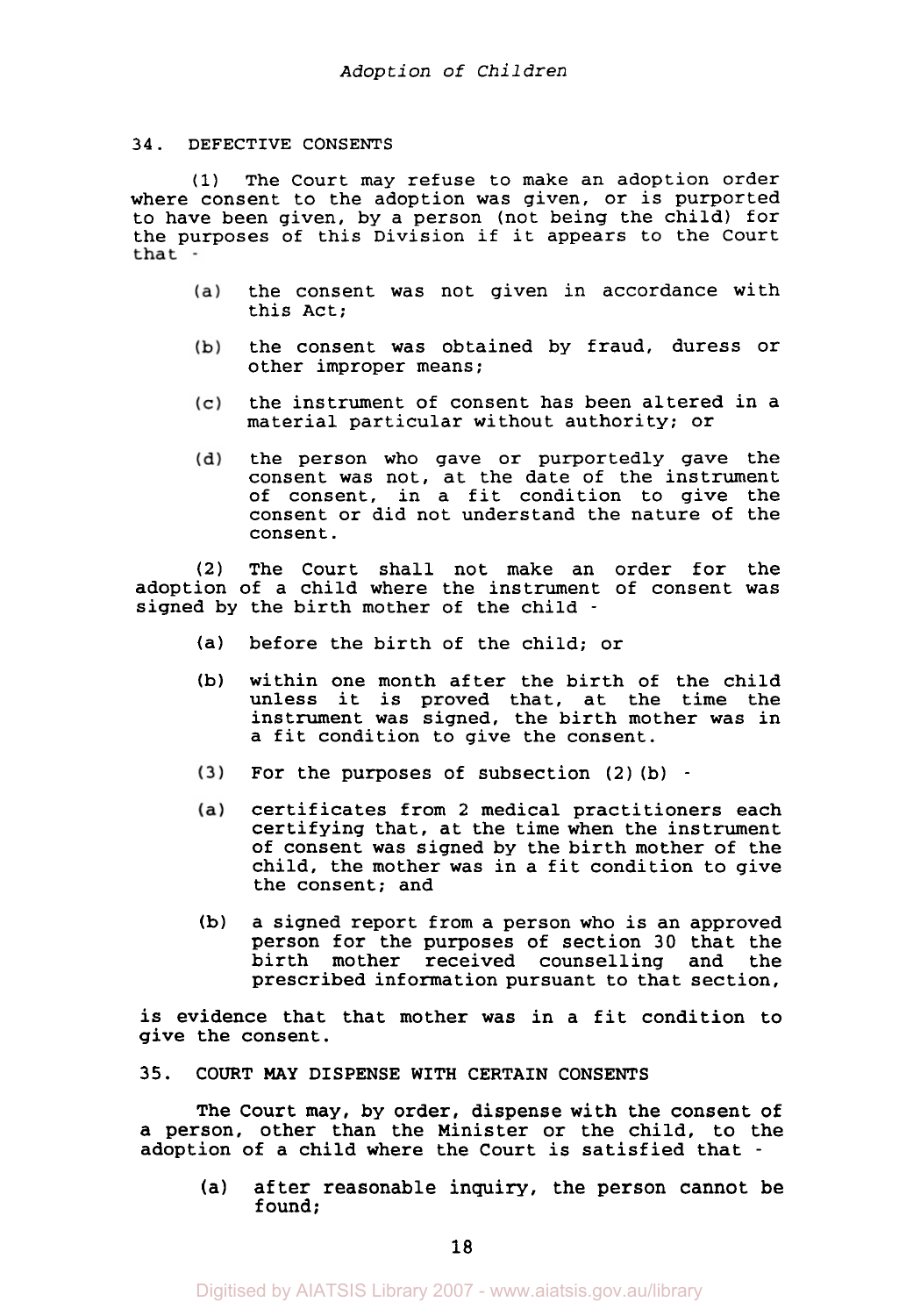- (b) the person is in such a physical or mental condition as not to be capable of properly considering the question whether he or she should give his or her consent;
- (c) the person has abandoned, deserted or persistently neglected or ill - treated the child;
- (d) the person has, for a period of not less than one year, failed, without reasonable cause, to discharge the obligations of a parent or guardian, as the case may be, of the child; or
- (e) there are any other special circumstances by reason of which the consent may properly be dispensed with.

*Division 5* - *Guardianship of Child Awaiting Adoption* 

#### 36. GUARDIANSHIP OF CITIZEN-CHILD AWAITING ADOPTION

**(1)** Subject to subsection **(2),** in the case of an adoption of a child who was born in a State or a Territory of the Commonwealth, other than an adoption by the spouse of a parent of the child, and -

- (a) the persons who are required to consent to the adoption under Division **4** have consented to the adoption of the child; or
- (b) the consent of such a person to the adoption of the child has been dispensed with by an order of the Court under section 35,

the child shall be placed in the guardianship of the Minister.

**(2)** Where the Minister is the guardian of a child who is about to leave or has left the Territory to reside in a State or another Territory of the Commonwealth, the Minister may transfer the guardianship of the child to a person, officer or authority performing functions similar to those of the Minister (in relation to the guardianship of a child under this Act) in accordance with the law of the State or other Territory.

(3) The Minister may, on the request in writing by or on behalf of a person, officer or authority referred to in subsection **(2),** place a child in respect of whom section 32 applies, and who is about to enter or has entered the Territory, in the guardianship of the Minister .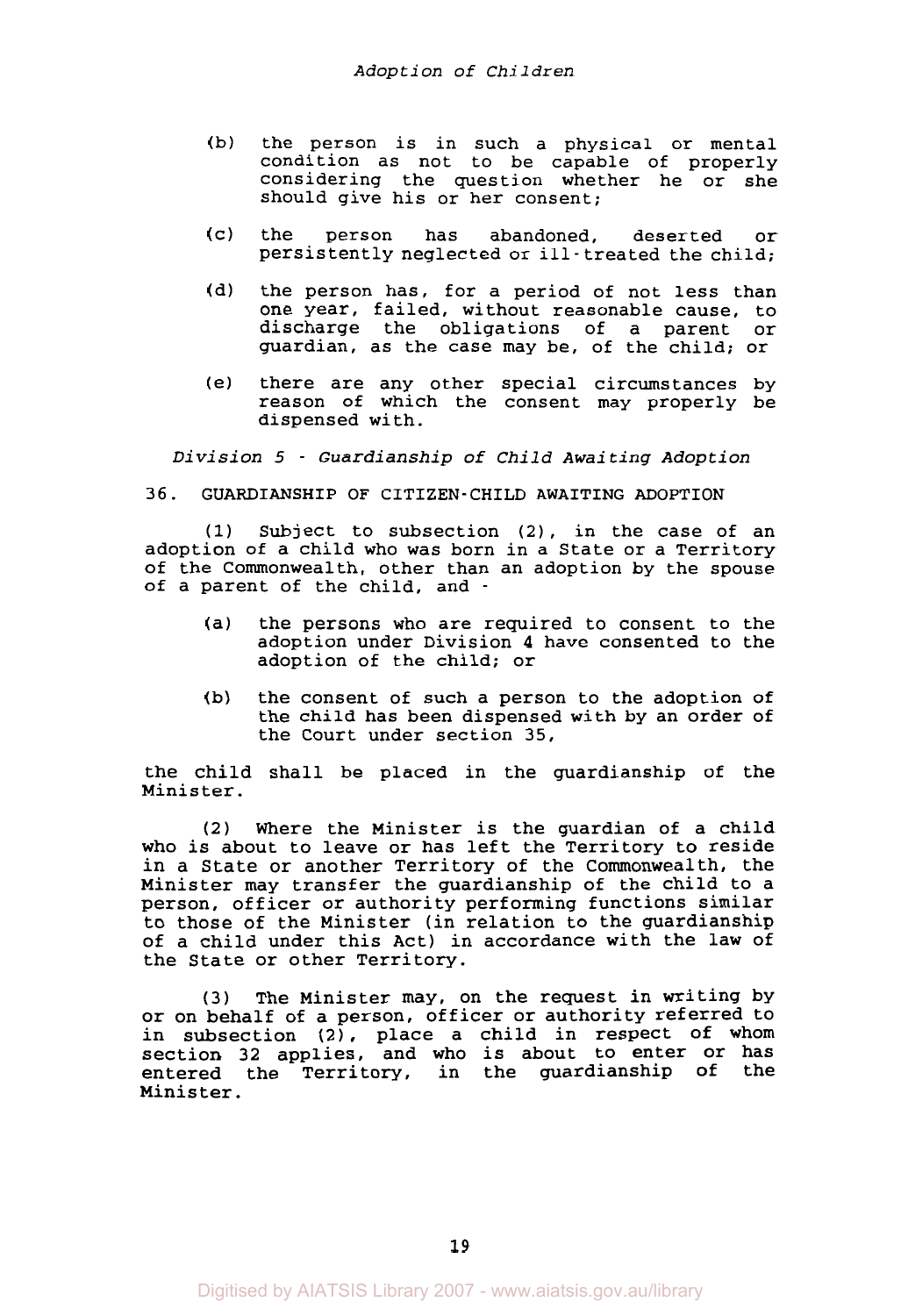**(4)** The guardianship of the Minister referred to in subsection (1) shall continue to the exclusion of all other persons until -

- (a) an order for adoption is made in respect of the child;
- (b) where the appropriate consent to the adoption has been given, the lawful revocation of the instrument of consent;
- (c) the Court, by order, where it considers it necessary for the welfare and interests of the child (including where it considers that an order for adoption in respect of the child would not promote the welfare and interests of the child) transfers the guardianship of the child from the Minister to another person; or
- (d) where the child no longer resides in the Territory but in a State or other Territory of the Commonwealth, the Minister transfers the guardianship of the child to a person, officer or authority referred to in subsection **(2).**

# **37.** GUARDIANSHIP OF NON-CITIZEN CHILD AWAITING ADOPTION

Where a non-citizen child enters or has entered the<br>tory from a State or another Territory of the Territory from a State or another Territory of the Commonwealth or from an overseas country and *Immigration (Guardianship* of *Children) Act 1946* of the Commonwealth no longer applies in relation to the noncitizen child -

- (a) the guardianship of the child shall be placed with the Minister; and
- (b) section 36 shall, to the extent necessary, apply to that child as if he or she were born in a State or another Territory of the Commonwealth,

for so long as the Territory is the normal place of residence of the child.

*Division 6* - *Adoption Orders* 

# **38.** APPLICATION FOR ADOPTION ORDER

Where the Minister is satisfied that a person or persons who wish to adopt a child are in fact suitable to adopt the child, the person or persons seeking the adoption may apply to the Court for an order for **the**  adoption of the child.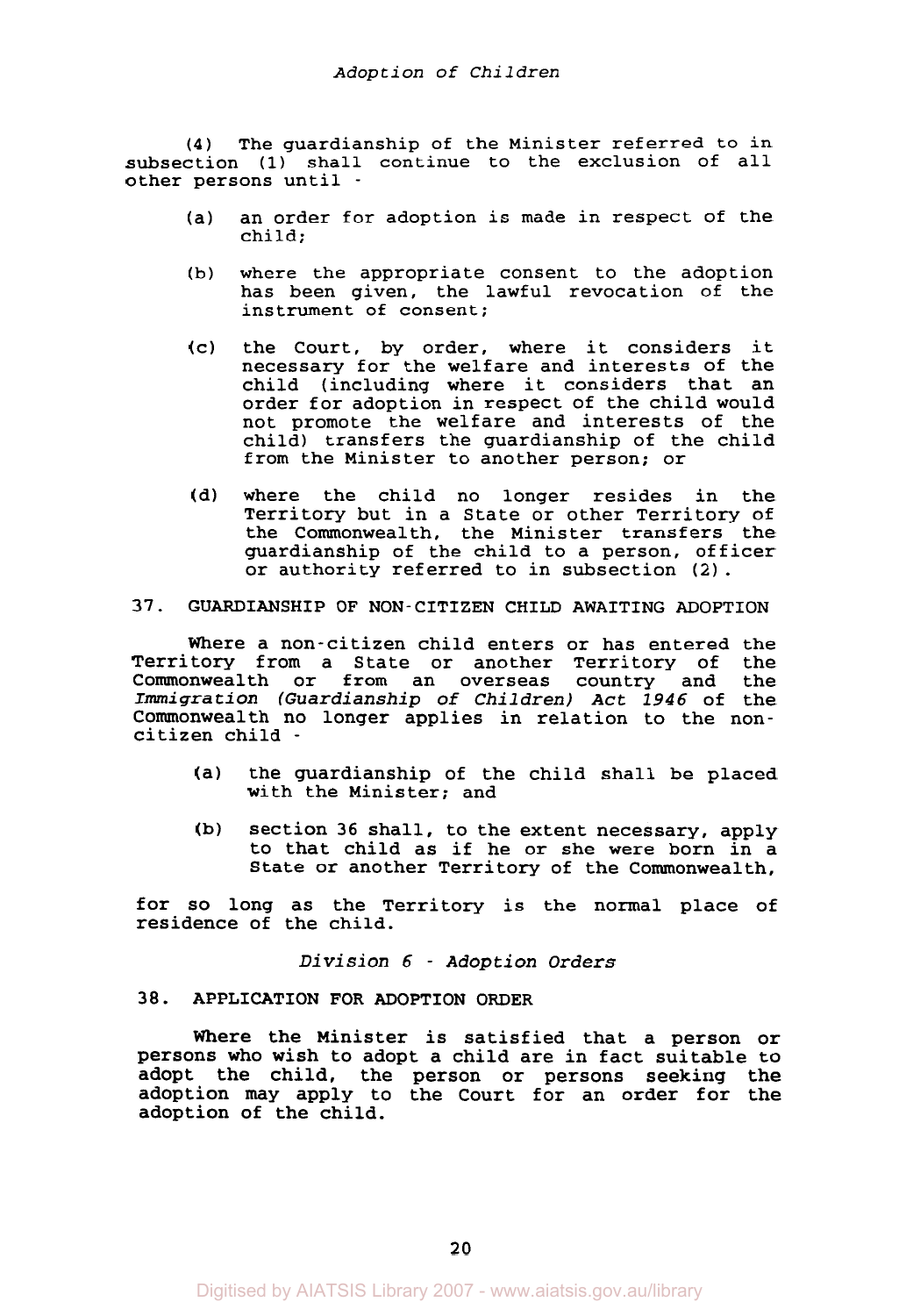### **39. NOTICE OF INTENTION TO APPLY**

**(1)** Where a person or persons referred to in section 38 intend to apply for an order for the adoption of the child, the person or persons shall give to the Minister not less than 21 days notice in writing of his or her intention to make the application.

(2) On receipt of the notice referred to in subsection **(1),** the Minister shall, as soon as practicable but not later than **7** days after receipt of the notice, give notice in writing of the intention to make the application for the order for adoption to each person -

- (a) whose consent to the adoption is required under Division **4** (whether or not he or she has given his or her consent), unless he or she has previously advised the Minister in writing that he or she does not wish to receive notice of the intention to make the application; and
- (b) whose name and address is known or may reasonably be ascertained by the Minister,

and each person who receives notice from the Minister may, within **7** days of receipt of the notice, advise the Minister, together with his or her full name and an address for service, whether he or she wishes to be a party to the adoption proceedings.

**(3)** The Minister shall, as soon as practicable but not later than **7** days after receipt of the advice referred to in subsection **(21,** advise in writing the person or persons intending to apply for an order for adoption of the name and address for service of each person who wishes to be a party to the adoption proceedings.

**(4)** The Court may, upon application, dispense with the giving of a notice by the Minister under subsection **(2)** where it considers it reasonable to do so.

**(5)** Notwithstanding this section, where it appears to the Court to be necessary, the Court may direct that notice of an application for an adoption order be given to a person other than a person referred to in subsection **(2).** 

### **40. PARTIES**

**(1)** Where an application is made to the Court for an order for the adoption of a child, the following persons may attend and appear before the Court personally or by a legal representative as a party to the proceedings in respect of the application:

(a) an applicant;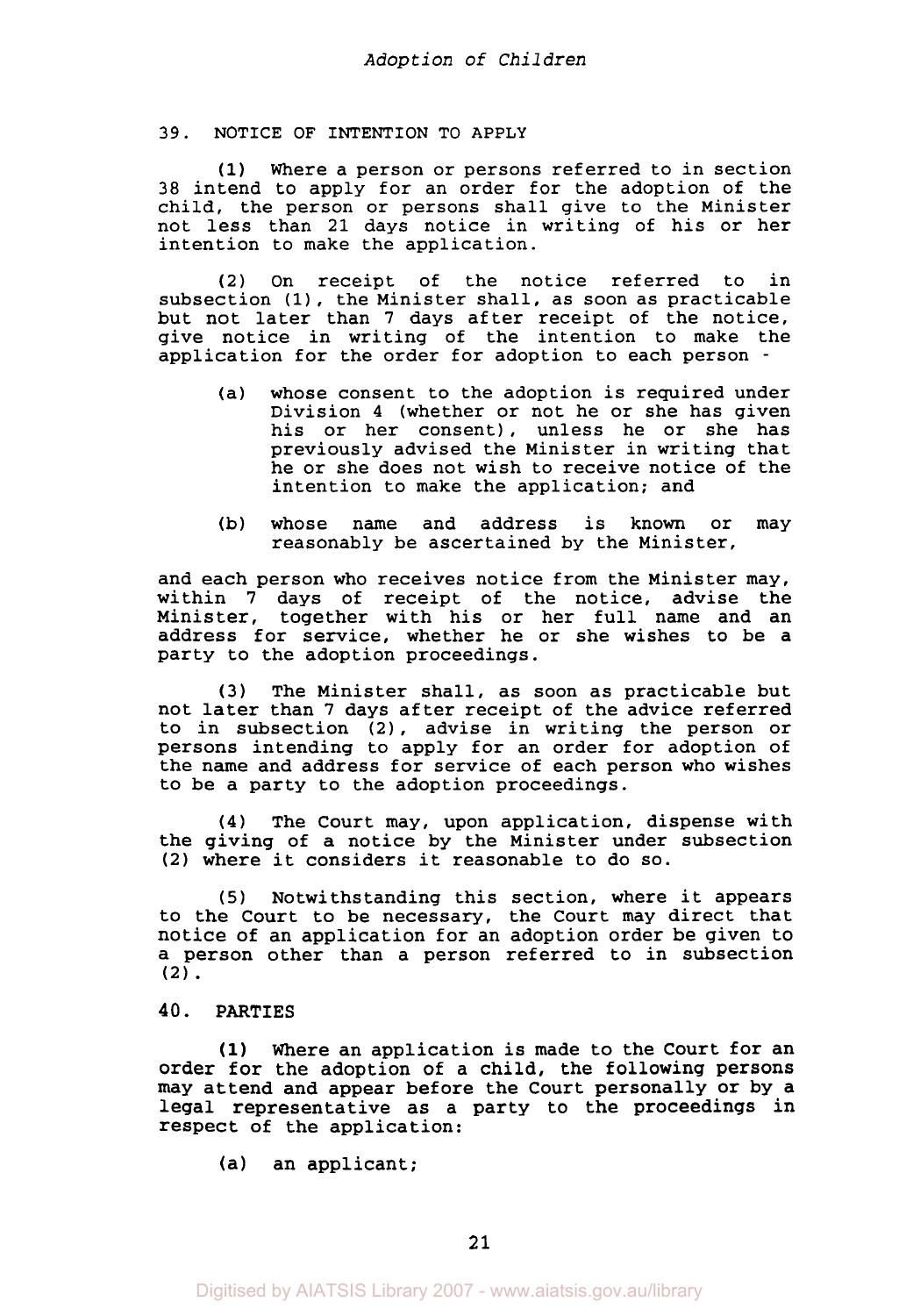- **(b) a person whose consent to the adoption is required under Division 4, except where his or her consent has been dispensed with under section 35;**
- **(c) the child;**
- **(d) the Minister.**

**(2) Notwithstanding subsection (1), where the Court considers it necessary, the Court may join any person it thinks fit as a party to the proceedings for the purpose of** -

- **(a) opposing the application for an order for the adoption; or**
- **(b) opposing an application to dispense with the consent of a person to the adoption under section 35.**

#### **41. COURT TO BE SATISFIED AS TO CERTAIN MATTERS**

**(1) The Court shall not make an order for the adoption of a child unless it has received a report in writing from the Minister concerning the proposed adoption and, after considering the report and any other evidence before the Court, it is satisfied that** -

- **(a) the welfare and interests of the child will be promoted by the adoption;**
- **(b) the applicant or applicants are suitable to adopt the child and satisfy the requirements of the Act; and**
- **(c) the Minister has ascertained and taken into account the wishes, if any, of a parent of the child, including wishes in respect of arrangements between the parent or parents and any prospective adoptive parent or adoptive parents in respect of access to the child by, or the giving and receiving of information about the child to, the first-mentioned parent or parents.**

**(2) Subsection (1) does not apply in relation to an order for the adoption of a child who has attained the age of 18 years before the making of the order, but the Court shall not make an order for the adoption of such a child unless it is satisfied** -

- **(a) that the applicant or applicants are suitable to adopt the child and satisfy the requirements of the Act; and**
- **that exceptional circumstances make it desirable that the child should be adopted. (b)**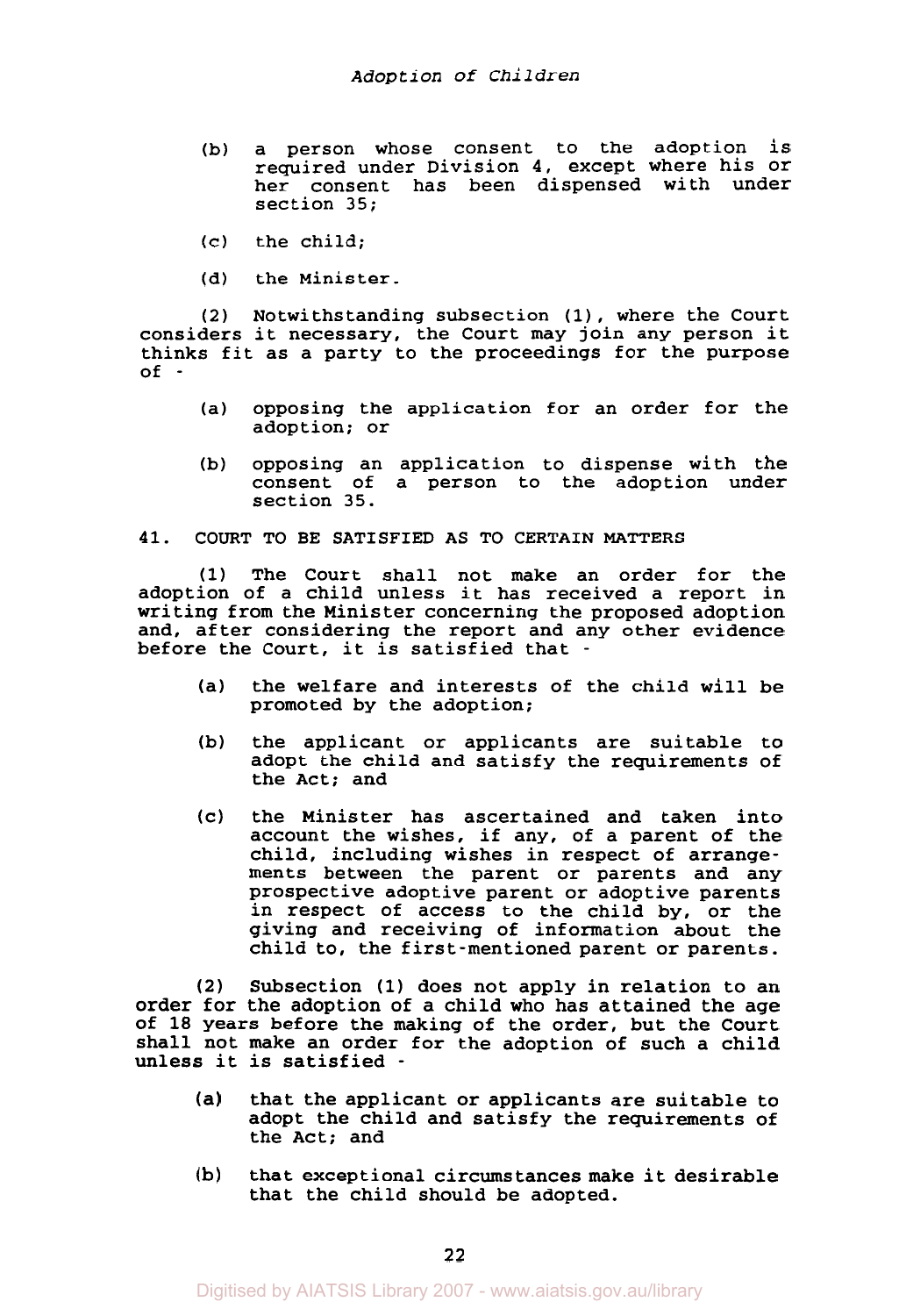#### **42.** INTERIM ORDERS

**(1)** On an application to the Court for an order for the adoption of a child, the Court, having received the Minister's report referred to in section 41, may postpone the determination of the application and make an interim order for the custody of the child in favour of the applicant or applicants for the order for adoption who are thereby entitled to the care and custody of the child during the period the interim order remains in force.

(2) *An* interim order may be subject to such terms and conditions relating to the maintenance, education and welfare of the child as the Court thinks fit.

**(3)** Subject to this section, an interim order remains in force for such period, not exceeding one year, as the Court specifies in the order and may be extended for such further periods, if any, as the Court from time to time orders, but shall not be continuously in force for periods the aggregate of which is more than **2** years.

**(4)** *An* interim order ceases to have effect upon the making of an order for the adoption of the child, whether made in the Territory or in a State or another Territory of the Commonwealth.

(5) Notwithstanding subsection **(3),** the Court may, at any time, make an order discharging an interim order and make such order, subject to terms and conditions, for the care and custody and guardianship of the child as it thinks fit.

### **43-** CARE OF CHILD AFTER REFUSAL OF AN APPLICATION

Where the court refuses an application for the order for the adoption of a child, it shall make such order, subject to terms and conditions, for the care and custody and guardianship of the child as it thinks fit.

### **44.** DISCHARGE OF ADOPTION ORDERS

**(1)** Subject to subsection (2), the Minister may apply to the Court for an order discharging an order for the adoption of a child, and the Court may make such an order if it is satisfied that -

- (a) the adoption order **was** obtained by fraud, duress or other improper means; or
- (b) a person's consent to the adoption required under Division **4** was obtained by fraud, duress or other improper means.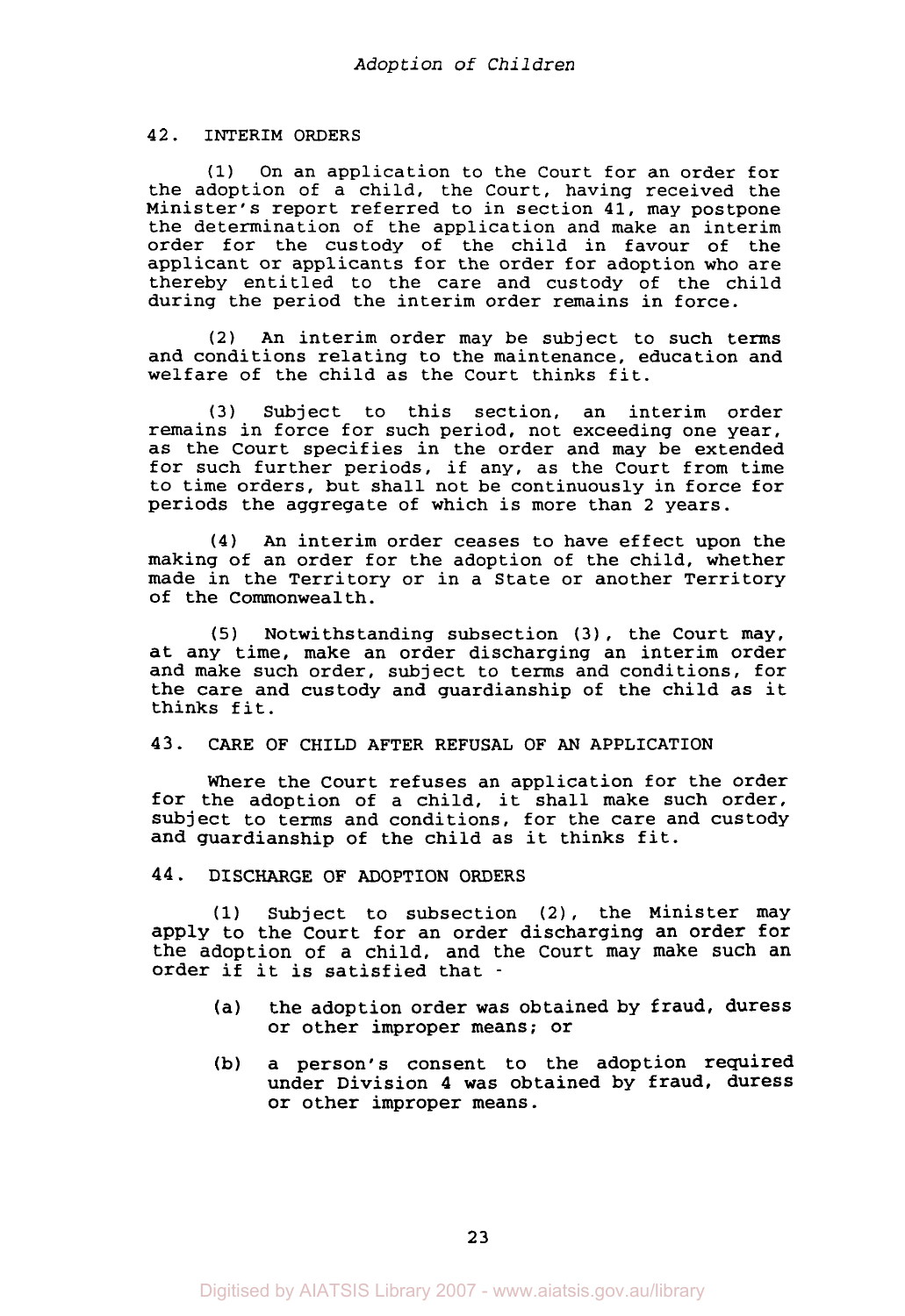*(2)* The Court shall not make an order discharging an order for adoption under this section if it is satisfied that -

- (a) the child has attained the age of 18 years; or
- (b) the making of the order would be prejudicial to the welfare and interests of the child.
- **(3)** Where -
- (a) the Court makes an order discharging an order for adoption under this section; and
- (b) that order for adoption was not made in reliance upon the consent of a person or persons that was obtained by fraud, duress or other improper means,

then, unless the Court otherwise orders, the consent of that person remains, or those persons remain, in force for the purposes of a further application for the adoption of the child.

**(4)** Where the Court makes an order discharging an order for adoption under this section, it may, at the same time or subsequently, make such consequential or ancillary orders as it thinks necessary for the welfare and interests of the child, including orders relating to -

- (a) the name of the child;
- (b) the ownership of property;
- (c) the care, custody or guardianship of the child; **or**
- (d) the domicile of the child.

**(5)** On the making of an order discharging an order for the adoption of a child under this section, but subject to Division *7* and any order made under subsection **(4),** the rights, privileges, duties, liabilities and relationships under the law of the Territory of the child and of all other persons affected by the order for adoption of the child shall be the same as if the adoption order had not been made, but without prejudice to -

- (a) anything lawfully done;
- **(b)** the consequences of anything unlawfully done; or
- *(c)* any right or interest that became vested in any person,

whilst the adoption order was in force.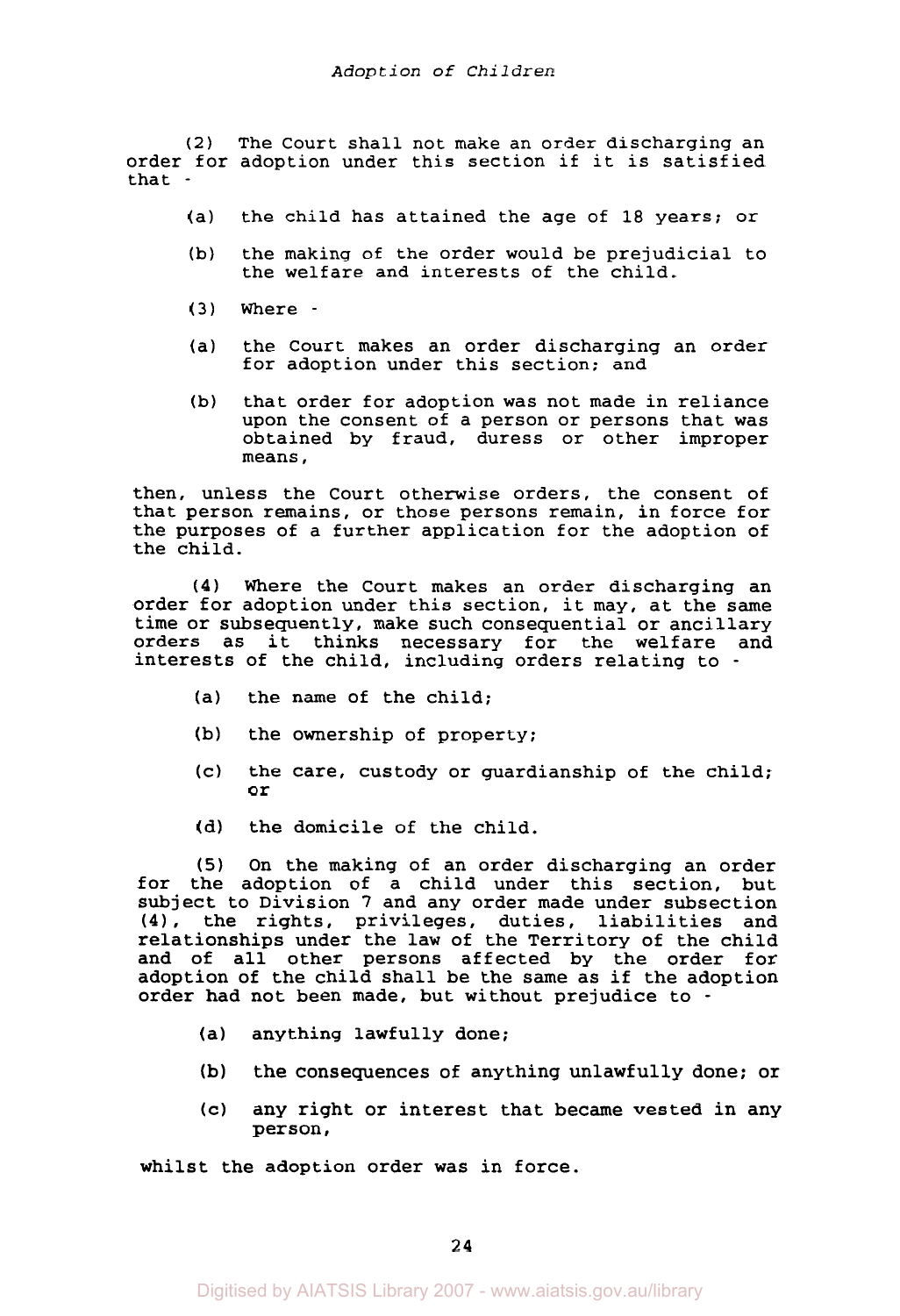*Division* **7** - *Effect of Adoption Orders* 

#### 45. GENERAL EFFECT OF ADOPTION ORDERS

**(1)** For the purposes of the laws of the Territory, but subject to this Act and to the provisions of any other law in force in the Territory that expressly distinguishes in any way between birth children and adopted children, on the making of an order for the adoption of a child -

- the child becomes a child of the adoptive parent  $(a)$ or adoptive parents, and the adoptive parent becomes, or adoptive parents become, the parent or parents of the child as if that parent or those parents were the birth parent or parents of that child;
- the child ceases to be a child of any person who  $(b)$ was a parent of the child before the making of the adoption order, and such person ceases to be a parent of the child;
- the relationship to one another of all persons  $(c)$ affected by the order for the adoption of the child (including the child and a former parent of the child) shall be determined on the basis of the provisions of paragraphs (a) and (b) **so**  far as they are relevant;
- an existing appointment of a person, by will or  $(d)$ deed or otherwise in accordance with a law in force in the Territory, as guardian of the adopted child ceases to have effect; and
- a previous adoption of the child (whether  $(e)$ effected under a law in force in the Territory or otherwise) ceases to have effect.

Notwithstanding subsection **(1),** for the purposes  $(2)$ of any law of the Territory relating to a sexual offence, being a law for the purposes of which the relationship between persons is relevant, an adoption order, or the discharge of an adoption order, does not cause the cessation of any relationship that would have existed if the adoption order, or the discharging order, as the case may be, had not been made, and any such relationship is deemed to exist in addition to any relationship that exists by virtue of the application of that subsection in relation to the adoption order or by virtue of the discharge of the adoption order.

**46.** EFFECT OF ORDERS **AS** REGARDS DISPOSITIONS OF PROPERTY, *&c.* 

**(1)** Section **45(1)** has effect in relation to dispositions of property, whether by will or otherwise, and whether made before or after the commencement of this Act, and to devolutions of property in respect of which a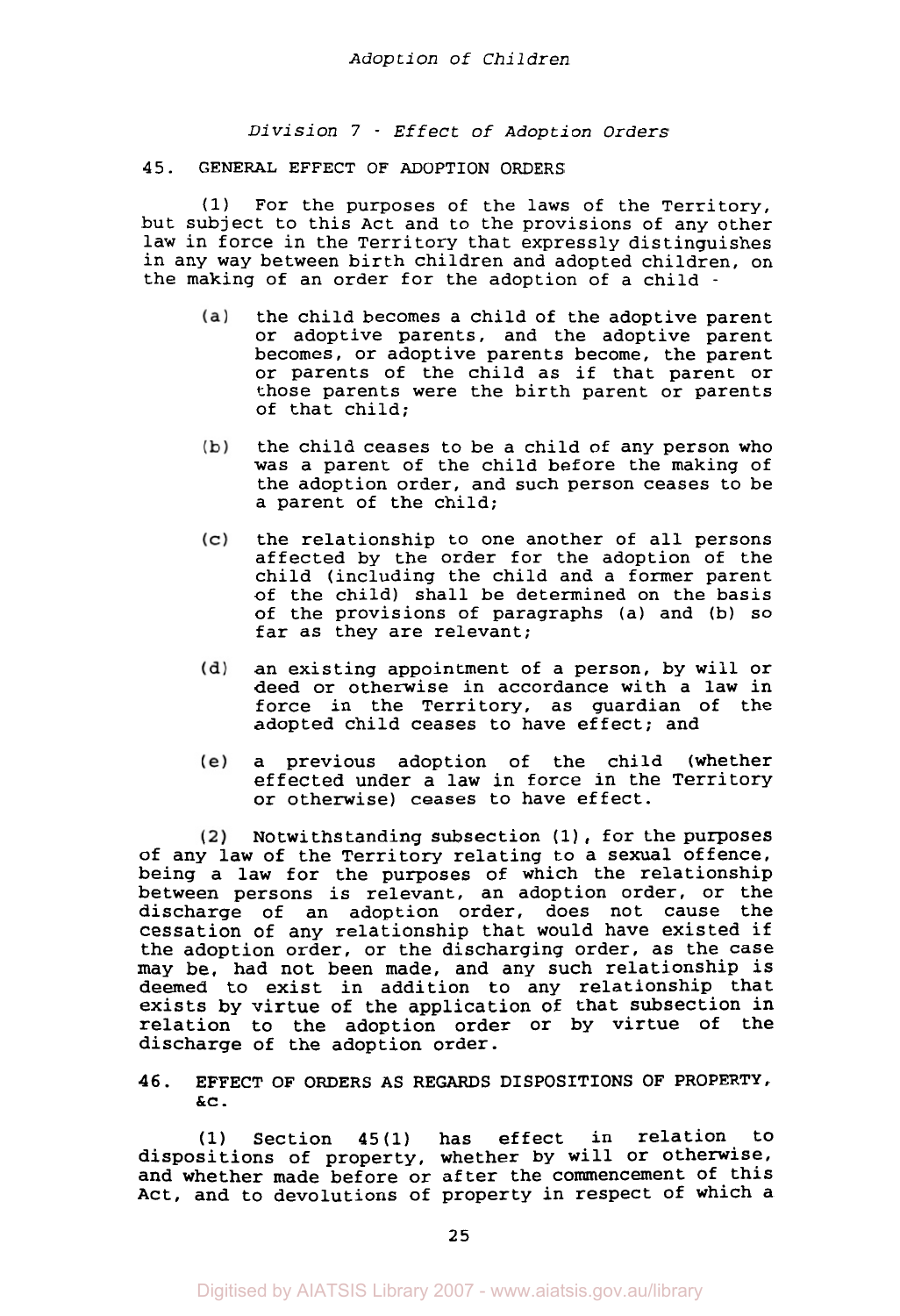person dies intestate after the commencement of this Act. except that that subsection does not affect a disposition of property -

- (a) by a person who, or by persons any of whom, died: and
- (b) that has taken effect in possession,

before the commencement of this Act.

*(2)* Section **45(1)** does not apply in relation to an agreement or instrument (not being a disposition of property) made or executed before the commencement of this Act.

- **(3)** Where -
- (a) before the commencement of this Act, a person made, by an instrument other than a will, a disposition of property;
- (b) the disposition had not taken effect in possession before the commencement of this Act; and
- (c) it did not appear from the instrument that it was the intention of the person to include adopted children as objects of the disposition,

the person may, notwithstanding that the instrument could not, apart from this subsection, be revoked or varied, by a like instrument vary the first-mentioned instrument to exclude adopted children (whether adopted under this Act or otherwise) from participation in any right, benefit or privilege under the instrument.

**(4)** Nothing in section 45 or in this section affects the operation of a provision in a will or other instrument (whether made or coming into operation before or after the commencement of this Act) distinguishing between adopted children and children other than adopted children.

**47.** ADOPTION ORDER NOT TO AFFECT THE DISTRIBUTION OF PROPERTY BY TRUSTEES OR PERSONAL REPRESENTATIVES UNLESS NOTICE GIVEN

**(1)** Notwithstanding any other provision of this Act, trustees or other personal representatives may, subject to this section, convey, transfer or distribute real or personal property to or among the persons appearing to be entitled to the property without having ascertained whether or not an adoption has been effected by virtue of which a person is or is not entitled to an interest in the property .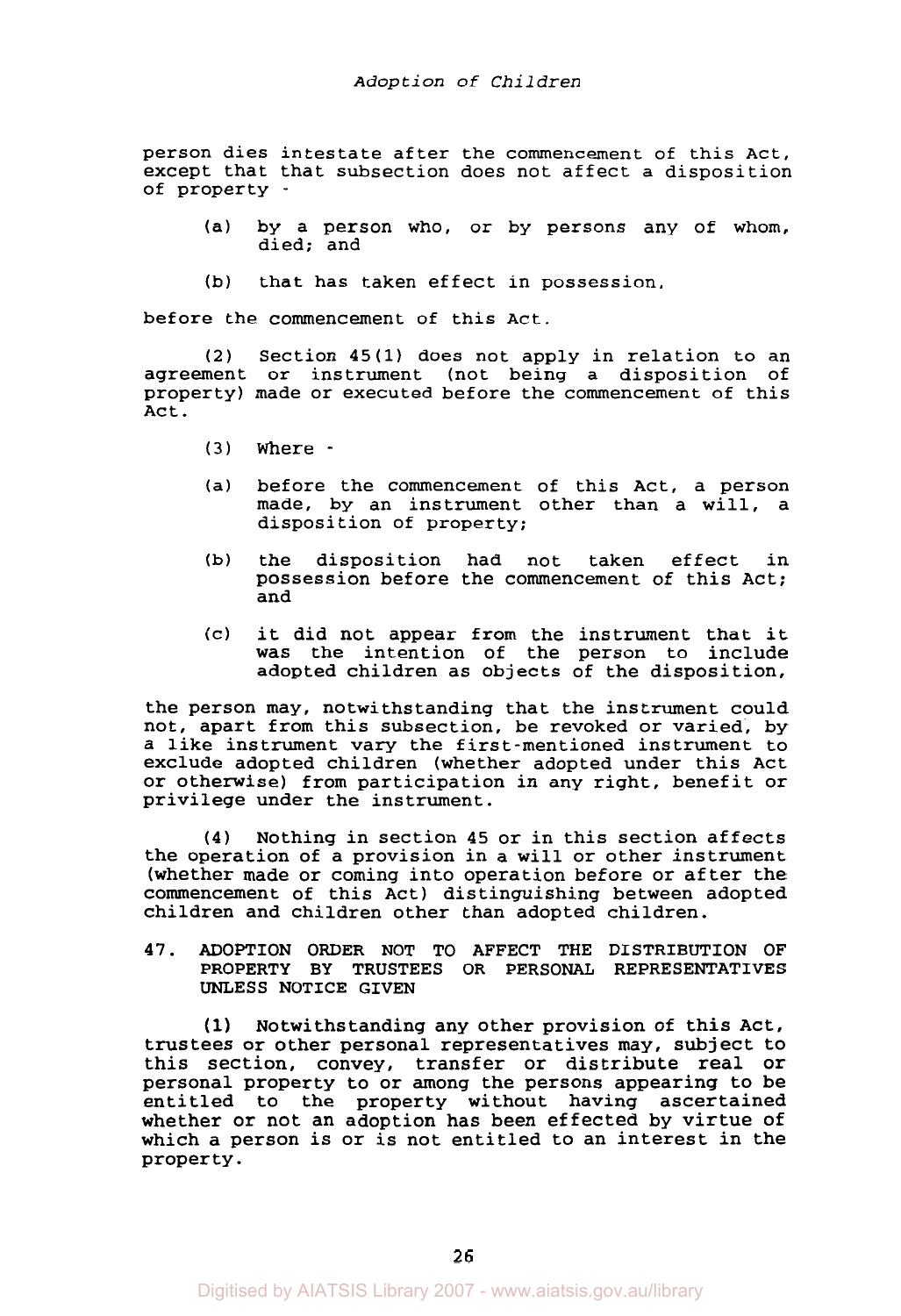**(2) A** trustee or personal representative conveying, transferring or distributing real or personal property in the manner referred to in subsection **(1)** shall not be liable to a person claiming directly or indirectly by virtue of an adoption unless the trustee or personal representative has notice of the claim before the time of the conveyance, transfer or distribution.

**(3)** Nothing in this section prejudices the right of a person to follow property into the hands of a person, other than a purchaser for value, who has received it.

#### **48.** NAMES OF ADOPTED CHILD

(1) On the making of an order for the adoption of a child, the surname of the child shall be -

- (a) where there are 2 adoptive parents who have the same surname, that surname;
- (b) where there is one adoptive parent, the surname of that adoptive parent; or
- (c) where there are 2 adoptive parents who have different surnames, one of those surnames,

that surname having been specified in the application for the order for the adoption as the proposed surname of the child and approved by the Court, or such other surname as the Court approves in the adoption order.

**(2)** On the making of an order for the adoption of a child the forename or forenames of the child shall be such name or names as the Court, in the adoption order, approves on the application of the adoptive parent or parents.

**(3)** The Court shall not approve a name as a surname **Or** forename of a child under this section unless it is satisfied that, as far as practicable, the wishes and feelings of the child have been ascertained and due consideration given to them, having regard to the age and understanding of the child.

Nothing in this section prevents the changing of any name of a child in accordance with a law in force in the Territory after the making of an order for the adoption of the child. **(4)** 

# PART **4** - RECOGNITION OF ADOPTIONS

# **49.** RECOGNITION OF AUSTRALIAN ADOPTIONS

For the purposes of the law in force in the Territory, the adoption of a child (whether before or after the commencement of this Act) in a State or another Territory of the Commonwealth in accordance with the law of that State or other Territory has, **so** long as it has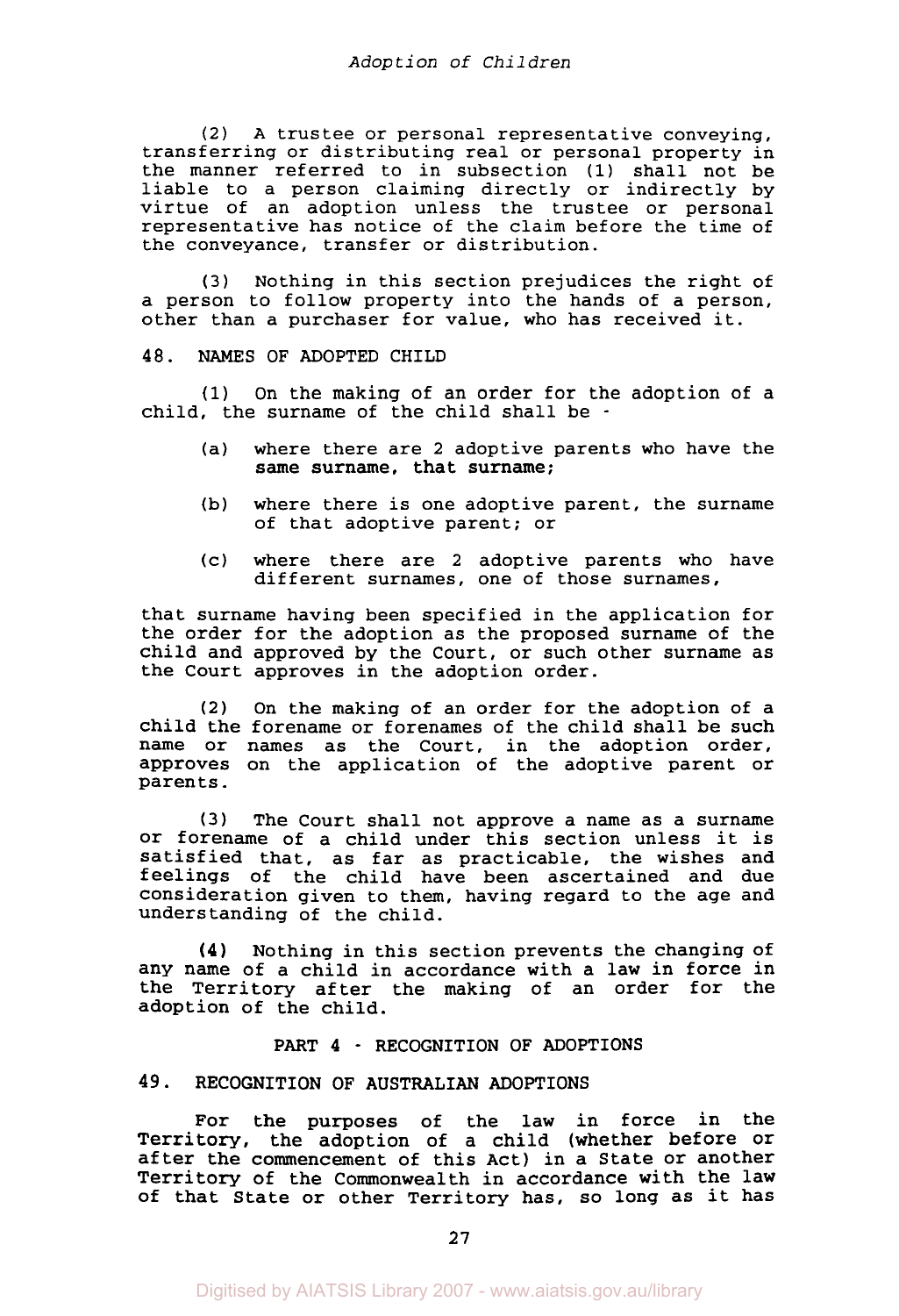not been rescinded under the law in force in that State or other Territory, the same effect as an order for adoption made under this Act, and has no other effect.

**50.** RECOGNITION OF FOREIGN ADOPTIONS

**(1)** Subject to this Part, where a child has been adopted (whether before or after the commencement of this Act) in an overseas country and -

- (a) the adoption remains effective according to the law of that country;
- (b) in consequence of the adoption, the adoptive parent or adoptive parents had, immediately following the adoption, a right superior to that of a birth parent of the child alone, or of the birth parents of the child jointly, in respect of the custody of the child;
- (c) under the law of that country the adoptive parent or adoptive parents of the child were, by the adoption, placed generally in the position of a birth parent or birth parents in relation to the child; and
- (d) either
	- (i) the adoptive parent or adoptive parents had been continuously residing in that country for a period of not less than **12** months immediately before commencing proceedings for the adoption; or
	- (ii) the Minister had, before the completion of the adoption, decided that the adoptive<br>parent or adoptive parents is or are parent or adoptive parents is or suitable to adopt a non-citizen child,

then the adoption has, for the purposes of the law in force in the Territory, the same effect as an order for adoption made under this Act, and has no other effect.

**(2)** Notwithstanding subsection **(1),** a court **of**  competent jurisdiction (including the Court dealing with proceedings under section **52)** -

- (a) shall, where the question arises whether an adoption is one to which this section applies, presume that the adoption complies with the requirements of subsection **(1)** unless the contrary appears from the evidence before it; or
- (b) may refuse to recognise an adoption as being an adoption to which this section applies if it the Court that the procedure followed, or the law applied, in connection with the adoption was not fair and just.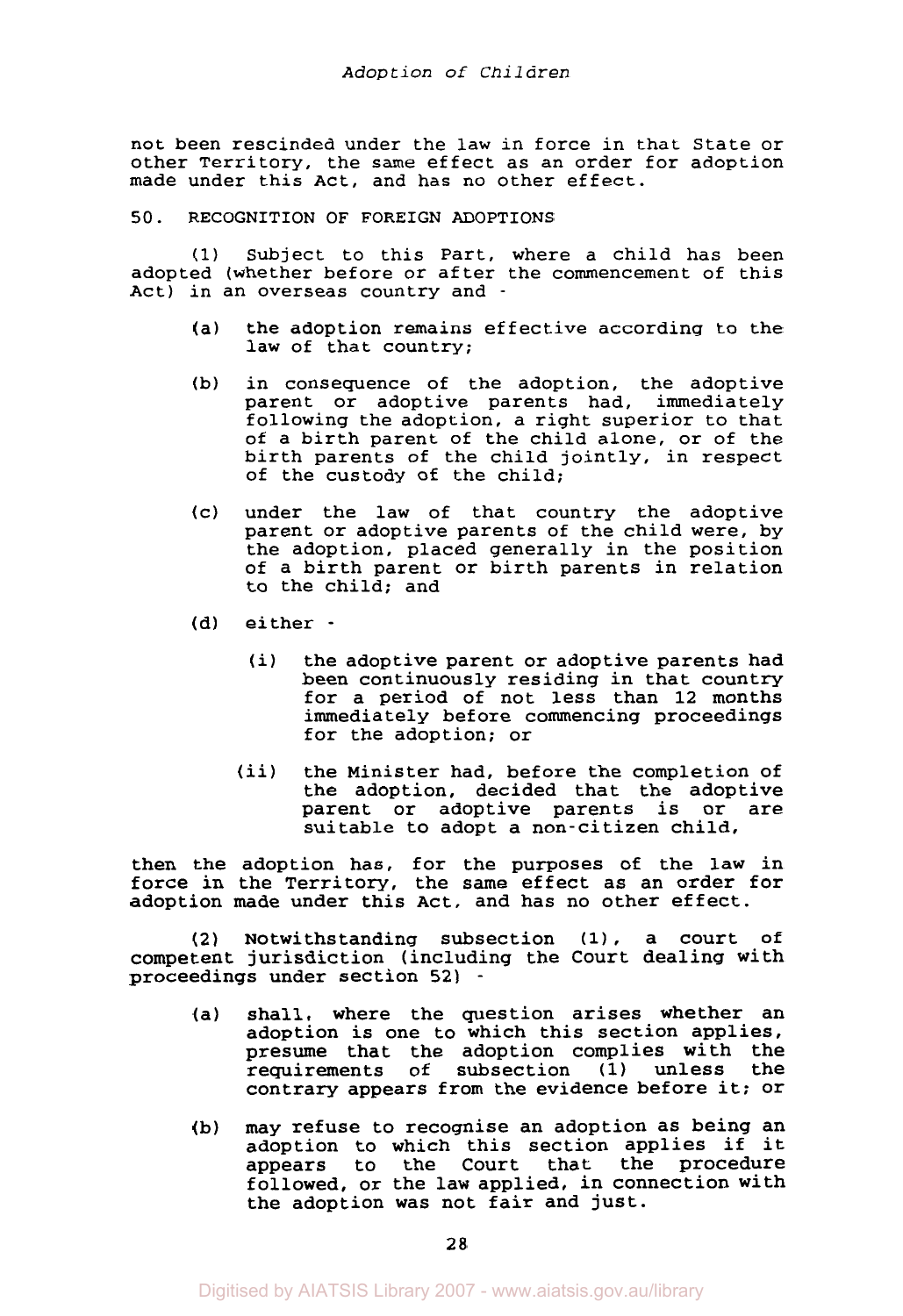**(3)** Nothing in this section affects any right that was acquired by, or became vested in, a person before the commencement of this Act.

51. MINISTER MAY APPROVE COUNTRIES FOR ADOPTION PURPOSES

where the Minister is satisfied that proceedings for adoption in an overseas country are fair, the Minister may, by notice in the *Gazette,* determine that an adoption of a child in that country, in accordance with the law of that country, shall **so** long as it remains in force under that law, have the same effect (and no other effect) as an adoption made in a State or another Territory of the Commonwealth has under section **49,** and such an adoption shall have that effect. **(1)** 

**(2)** The approval of the Minister referred to in subsection **(1)** may be subject to such terms and conditions as the Minister thinks fit.

A decision of the Minister whether to approve an overseas country for the purposes of subsection **(1)** is not reviewable. **(3)** 

# **52.** DECLARATIONS OF VALIDITY OF FOREIGN ADOPTIONS

- **(1) A** person who is -
- (a) an adopted child;
- (b) an adoptive parent;
- (c) a person tracing a relationship by virtue of an adoption through or to an adopted child,

may apply to the Court for an order declaring that an adoption of a child was effected (whether before or after the commencement of this Act) under the law of an overseas Country and that the adoption is one to which section **50**  applies.

**(2)** A person making an application under subsection **(1)** shall serve a copy of the application on the Minister.

**(3)** The Court may hear and determine an application made under subsection (1) and may, if it thinks fit -

- (a) direct that notice of the application be given to such persons (including the Attorney-General) as the Court thinks fit;
- (b) direct that a person be made a party to the application; or
- permit a person having an interest in the matter to intervene in, and become a party to, the proceedings.  $(c)$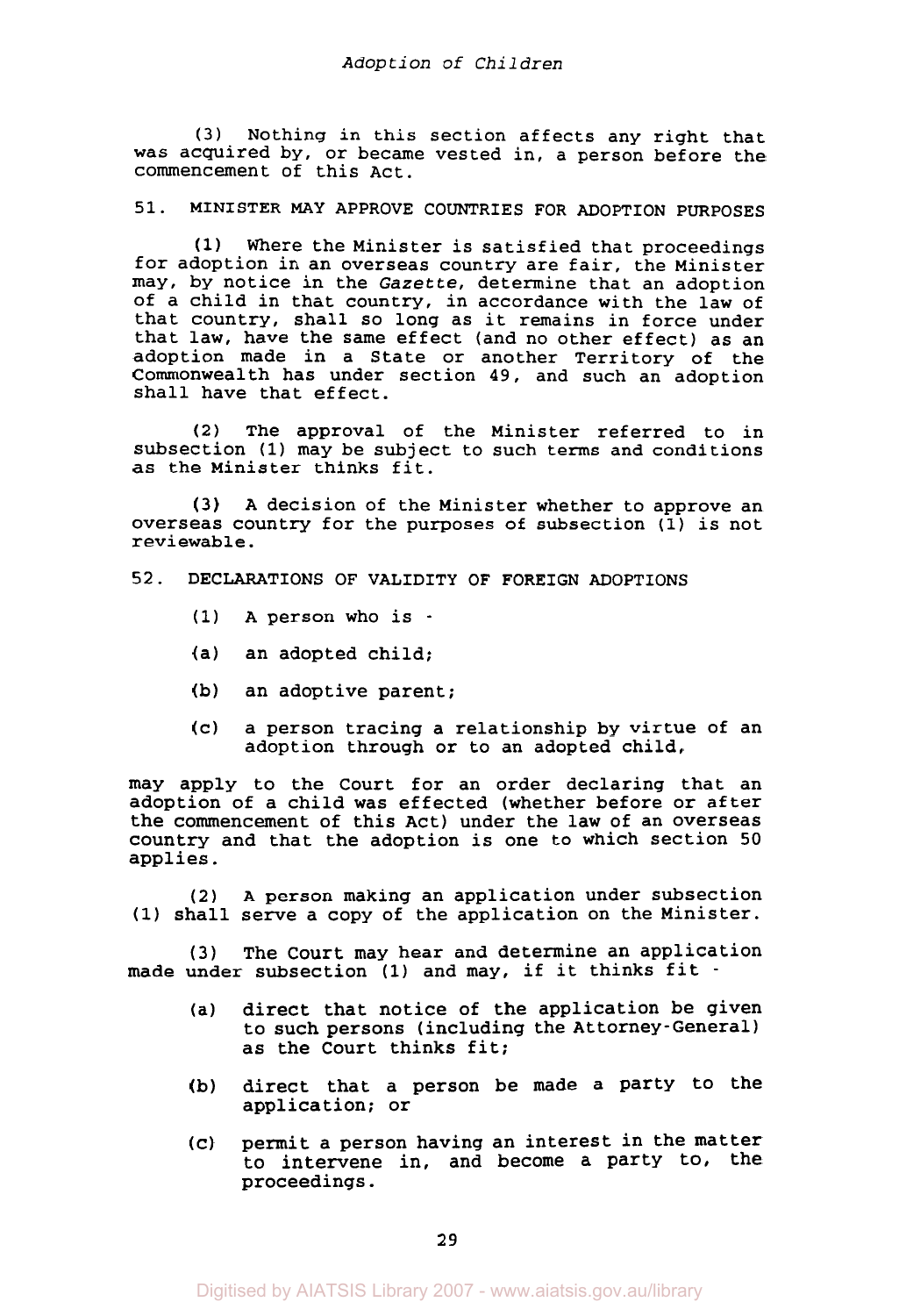**(4)** Where the Court makes an order in determination of the application, it may include in the order such particulars in relation to the adoption, the adopted child and the adoptive parent or adoptive parents as it finds to be established.

*(5)* For the purposes of the laws in force in the Territory, an order under this section binds the Crown in right of the Territory, whether or not notice was given to the Attorney-General, but, subject to subsection *(6)* , does not affect -

- (a) the rights of another person unless that person was -
	- (i) a party to the proceedings for the order or a person claiming through such a party; or
	- (ii) a person to whom notice of the application for the order was given or a person claiming through such a person; or
- **(b)** an earlier judgment, order or decree of a court of competent jurisdiction.

**(6)** In proceedings in a court of competent jurisdiction of the Territory, being proceedings relating to the rights of a person other than a person referred to in subsection **(5)** (a), the production of a copy of an order made under this section, certified by the Registrar to be a true copy, shall be evidence that an adoption was effected in accordance with the particulars contained in the order and that the adoption is one to which section **50**  applies.

- 53. SUPERVISION OF NON-CITIZEN CHILD WHETHER OR NOT ADOPTION RECOGNISED
	- $(1)$ Subject to this section, where -
	- $(a)$ a non-citizen child has been adopted in accordance with the law of an overseas country, whether or not the adoption is an adoption which, under this Act, has the same effect (and no other effect) as an order for adoption under this Act;
	- the adoption of the child has been in force for  $(b)$ not more than **12** months;
	- $(c)$ no adoptive parent, whether there is one or **2,**  was a national or citizen of that overseas country at the time the adoption was made; and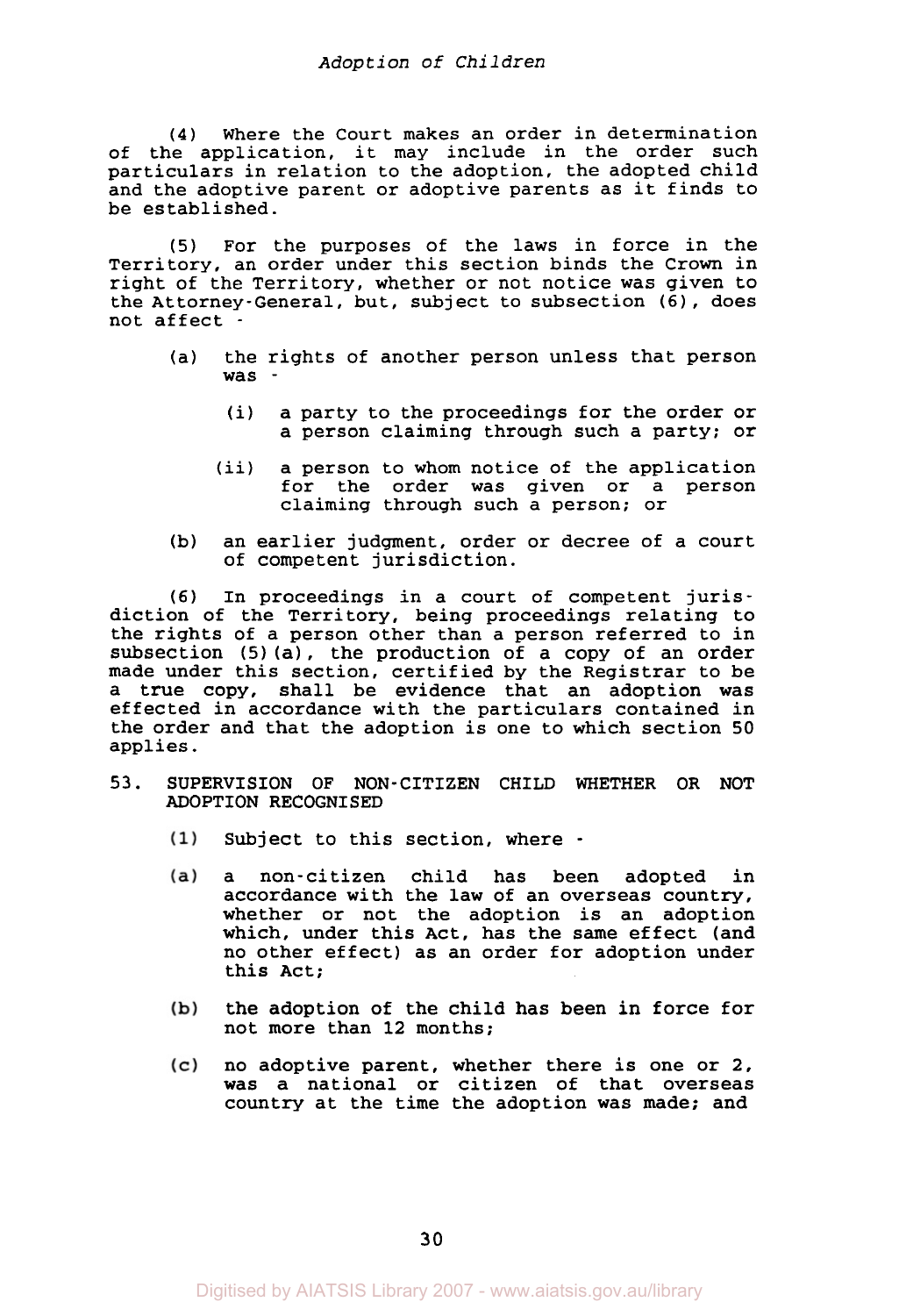(d) the child is present in the Territory,

the Minister may supervise the welfare and interests of the child for a period not exceeding 12 months commencing on the date of the arrival of the child in the Territory and an approved person has a right of access to the child at all reasonable times during that period.

Where a child whose welfare and interests may be **(2)**  supervised under subsection **(1)** by the Minister has, after being adopted but before arriving in the Territory, been<br>resident in a State or another Territory of the resident in a State or another Territory of Commonwealth, the period during which the child is subject to the supervision of the Minister is reduced by that period of residence in the State or other Territory.

**(3)** The Minister may, in his or her discretion, exempt a child, to whom subsection **(1)** would otherwise apply, from the application of that subsection and accordingly that subsection shall not apply to or in relation to that child.

PART 5 - REGISTRATION OF ADOPTIONS, &c.

### **54.** REGISTRATION OF ORDERS

**(1)** The Registrar shall, as soon as practicable after every order for adoption, or every order discharging an order for adoption, is made by the Court under this Act, cause a memorandum, in accordance with the prescribed form, of the order for adoption, or a copy of the order discharging an order for adoption, to be sent to the Registrar of Births, Deaths and Marriages, who shall -

- (a) register it, as prescribed, in a register kept by him or her and known as the Register of Adoptions; and
- (b) if it relates to a child whose birth is registered in the Register of Births kept by him or her, make such alterations to, or entries in, that register as are prescribed or, if not prescribed, as he or she thinks fit.

**(2)** Where, under a law at any time in force in the Territory before the commencement of this Act, an order for the adoption of a child was made by a court of competent jurisdiction and a record of that order is held in the Territory, the Registrar of Births, Deaths and Marriages may, in his or her discretion, require the person having the custody or control of the records of the court making the order to forward to him or her a copy of, or a memorandum relating to, the order and of any order for the discharge of the order.